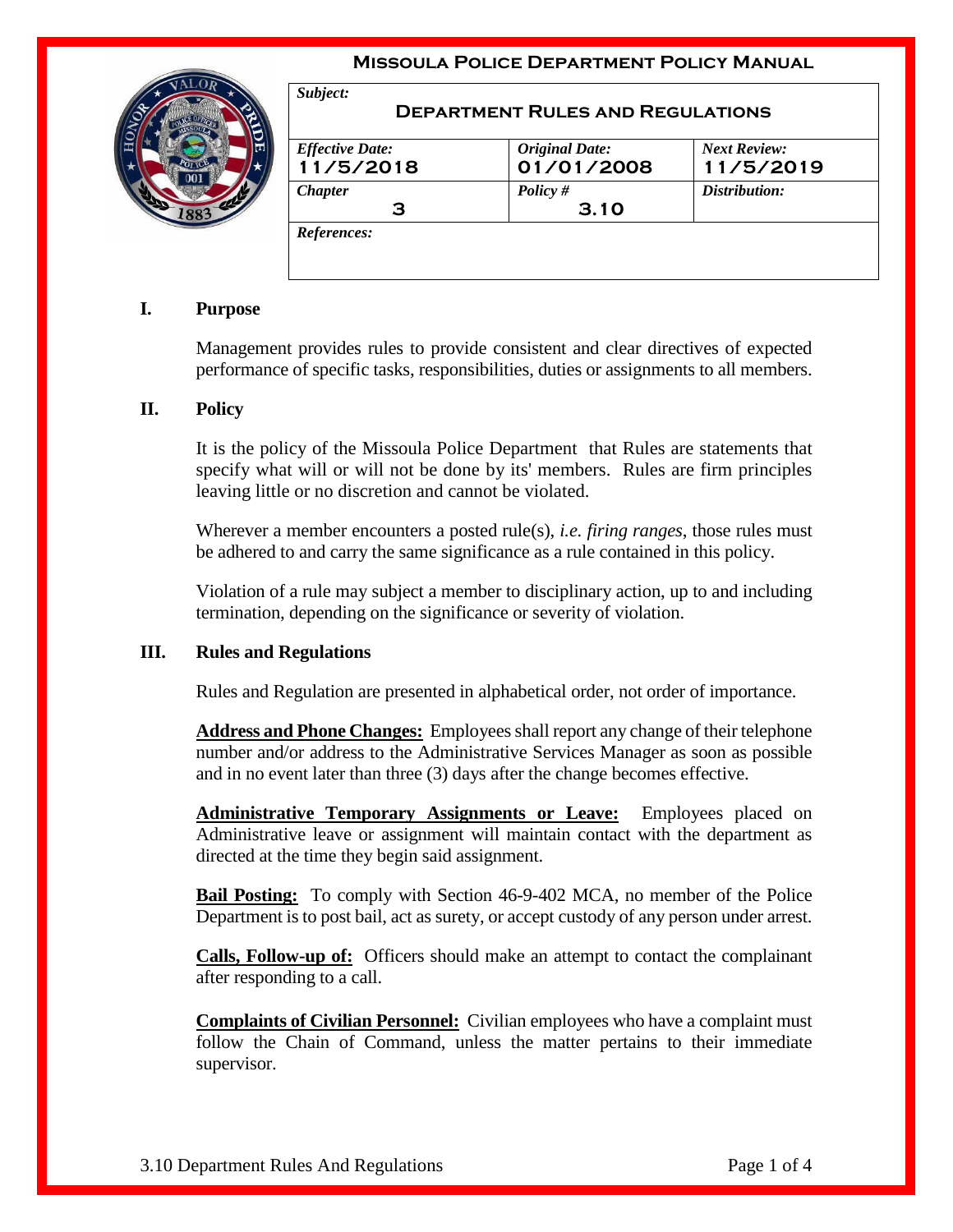**Complaints of Officers:** Officers who have a complaint must follow the chain of command, unless the matter pertains to their immediate supervisor.

**Code of Ethics:** All officers are sworn officers of the Missoula Police Department. When hired, they are required to sign the Code of Ethics. A violation of the Code of Ethics is grounds for dismissal.

**Conduct requiring Notice to Administration:** Members shall notify a supervisor when cited or arrested for any offense.

**Endorsement or Referral:** On duty Personnel will not recommend or suggest in any manner, except in the transaction of personal business, the employment or procurement of a particular product, professional service, or commercial service (such as attorney, ambulance service, towing service, bondsman, mortician, etc. ). In the case of ambulance, request through 9-1-1. For towing service when such service is necessary and the person needing the service is unable or unwilling to procure it or requests assistance, a member will proceed in accordance with established Department procedures.

**Equipment Abuse:** Abuse of department equipment can be cause for discipline or restitution for the damage to the equipment or both. This will include any unapproved alterations to department owned equipment.

**Hours of Work – Desk Personnel:** Desk Persons are not to leave their post at the end of the shift until relieved by the oncoming Desk Person or an officer. Desk Persons should pass on any information that the next Desk Person should be made aware of. **Hold-over or call-in overtime will not result in a desk person working more than fifteen (15) hours. All overtime must have prior approval by the shift supervisor.**

**Hours of Work – Officers:** Officers are required to be in the station at the time their shift is to start. If officers are assigned to a special duty, officers shall be at the location at the assigned time. Officers will remain on duty until the end of their scheduled shift. That is, for example, officers whose shift ends at 1700 will remain on duty and available for calls to allow the oncoming team to complete their halfhour briefing. **Hold-over, call-in, or voluntary overtime will not result in an officer working more than fifteen (15) hours in a 24 hour period without staff officer permission. All overtime must have prior approval by the immediate supervisor.**

**Identification:** An officer will carry a proper identification card at all times. Members will furnish name and identification to any person requesting that information when he is on duty or while holding himself out as having official capacity, except when the withholding of such information is necessary for the performance of police duties or is authorized by the Chief of Police. On duty civilian personnel are required, upon request, to give name.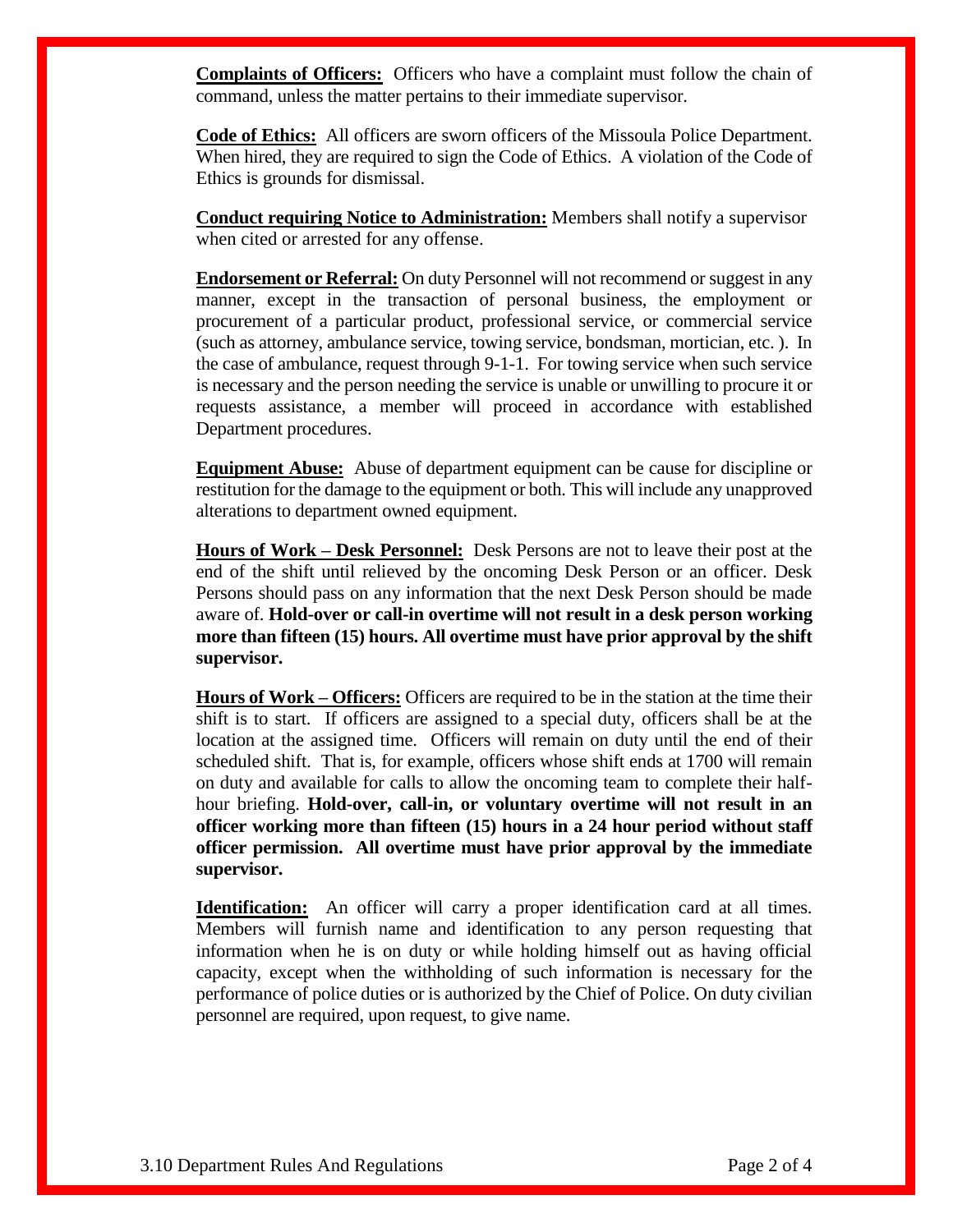**Injury on Duty:** Any member of the Department sustaining an injury in the course of or arising out of their employment with the City of Missoula shall immediately report such injury to their supervisor. All Workers' Compensation forms shall be completed according to policy.

**Insubordination:** A member will be considered insubordinate when he fails or deliberately refuses to obey a lawful order issued by a supervisor. This will include an order relayed from a superior officer by a member of the same or lesser rank.

**Manpower – Minimum Level:** The Shift Commander on each team shall determine the number of officers on his shift at any one time. Five (5) officers on the street shall be considered minimum safe manpower level for each team. To be included in the minimum, an officer must be a graduate of the MLEA Basic Course and successfully completed FTO program.

**Neglect of Duty:** While on duty, Officers will not engage in any activity or personal business which would cause them to neglect or be inattentive to duty.

**Notification of On-Call Staff Person:** The Shift Commander or his designee shall make timely notification to the Chief of Police or his On-Call Staff member of significant police matters occurring on nights and weekends, including but not limited to: incidents involving death or serious bodily injury to anyone, incidents receiving media or political attention, any significant use of force, officer injuries, police vehicle crashes, incidents requiring additional resources such as call-outs of detectives or special teams, etc.

**Officers on Call:** All officers are police officers twenty-four (24) hours a day and may be called to duty if an emergency should arise.

**Outside Activity:** Members of the Department shall not engage in any outside activity that is in any way related to or influenced by their connection with the Police Department without the consent of the Chief of Police. An officer must not allow other activities to interfere with the performance of his duties as a police officer.

**Physical Condition of Officers:** All officers should consider their health, and keep their bodies physically fit.

**Radios:** All officers and Civilian Traffic Specialists of the Missoula Police Department are issued a portable radio.

All Uniform Patrol Division Officers and Civilian Traffic Specialists will carry their radio on their person (belt holders are provided) at all times while on duty.

Uniform Patrol Division Officers and Civilian Traffic Specialists will be accessible via radio at all times unless safety factors dictate a radio off and/or volume down condition.

**Records:** Only authorized civilian employees and officers are allowed in Department record files. Any reports or arrest cards that officers take from the files must be photocopied, the originals are not to leave the Records Area. All reports